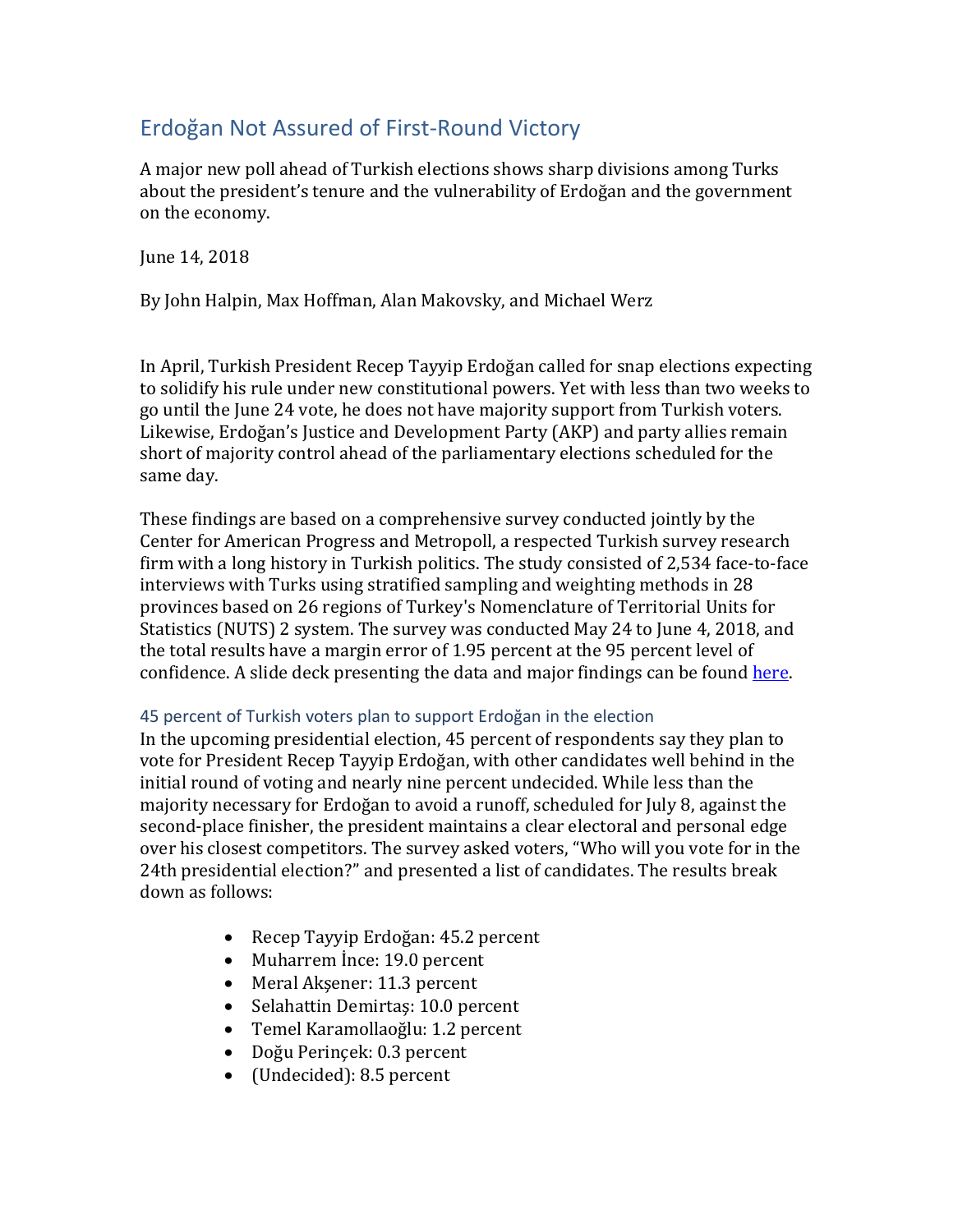In a potential runoff election between the current top two candidates, President Erdoğan leads Republican People's Party (CHP) candidate Muharrem İnce by a 48 percent to 36 percent margin, with about 7 percent undecided.

The survey also presented respondents with a battery of personal and political characteristics and asked them whether each one described President Erdoğan "well" or "not well," and then asked the same set of items for Muharrem İnce for half the sample and for Meral Akşener in the other half of the sample. Erdoğan received higher rankings on each of the items than either of his closest challengers in the presidential race.

TABLE 1

#### Turkish presidential candidate attributes

Percentage who say this describes candidate "well" or "very well"

|                                                                                                                                               | Recep Tayyip Erdoğan | <b>Muharrem Ince</b> | <b>Meral Aksener</b> |
|-----------------------------------------------------------------------------------------------------------------------------------------------|----------------------|----------------------|----------------------|
| Strong leader                                                                                                                                 | 64                   | 37                   | 37                   |
| Can unite the country                                                                                                                         | 54                   | 37                   | 34                   |
| Has good ideas for the economy                                                                                                                | 49                   | 36                   | 34                   |
| Has good ideas for education                                                                                                                  | 49                   | 38                   | 34                   |
| Will protect Turkey from outside threats                                                                                                      | 54                   | 36                   | 34                   |
| Will uphold democratic traditions                                                                                                             | 53                   | 36                   | 35                   |
| Is honest                                                                                                                                     | 53                   | 38                   | 34                   |
| Stands up for religious traditions                                                                                                            | 59                   | 36                   | 34                   |
| Good face for Turkey in the world                                                                                                             | 55                   | 36                   | 34                   |
| Stands up for Turkish values                                                                                                                  | 55                   | 37                   | 35                   |
| Makes us proud                                                                                                                                | 52                   | 36                   | 33                   |
| Source: Center for American Progress and Metropoll survey of 2,534 Turks, conducted May 24, 2018, to June 4, 2018. Poll on file with authors. |                      |                      |                      |

## AKP, in alliance with MHP, is at risk of falling short of a parliamentary majority

President Erdoğan's party coalition—comprised of the ruling AKP he helped found and the rump of the now divided right-wing nationalist MHP—faces off against a broad opposition coalition that has brought together the secularist main-opposition CHP; the new center-right İYİ Party (Good Party) founded by MHP dissident Meral Akşener; and several smaller parties including the Islamist Saadet (Felicity) Party. The AKP-MHP electoral alliance<sup>\*</sup> is currently in danger of falling short of a parliamentary majority, but much depends on the exact geographic distribution of the vote, which is very difficult to predict. The new opposition bloc receives onethird of the parliamentary vote. And crucially, the majority-Kurdish, left-wing Peoples' Democratic Party (HDP) is poised just above the 10 percent electoral threshold. As in past elections, the fate of the HDP will once again determine the Turkish parliament's makeup, with the AKP standing to benefit should HDP fall below the threshold.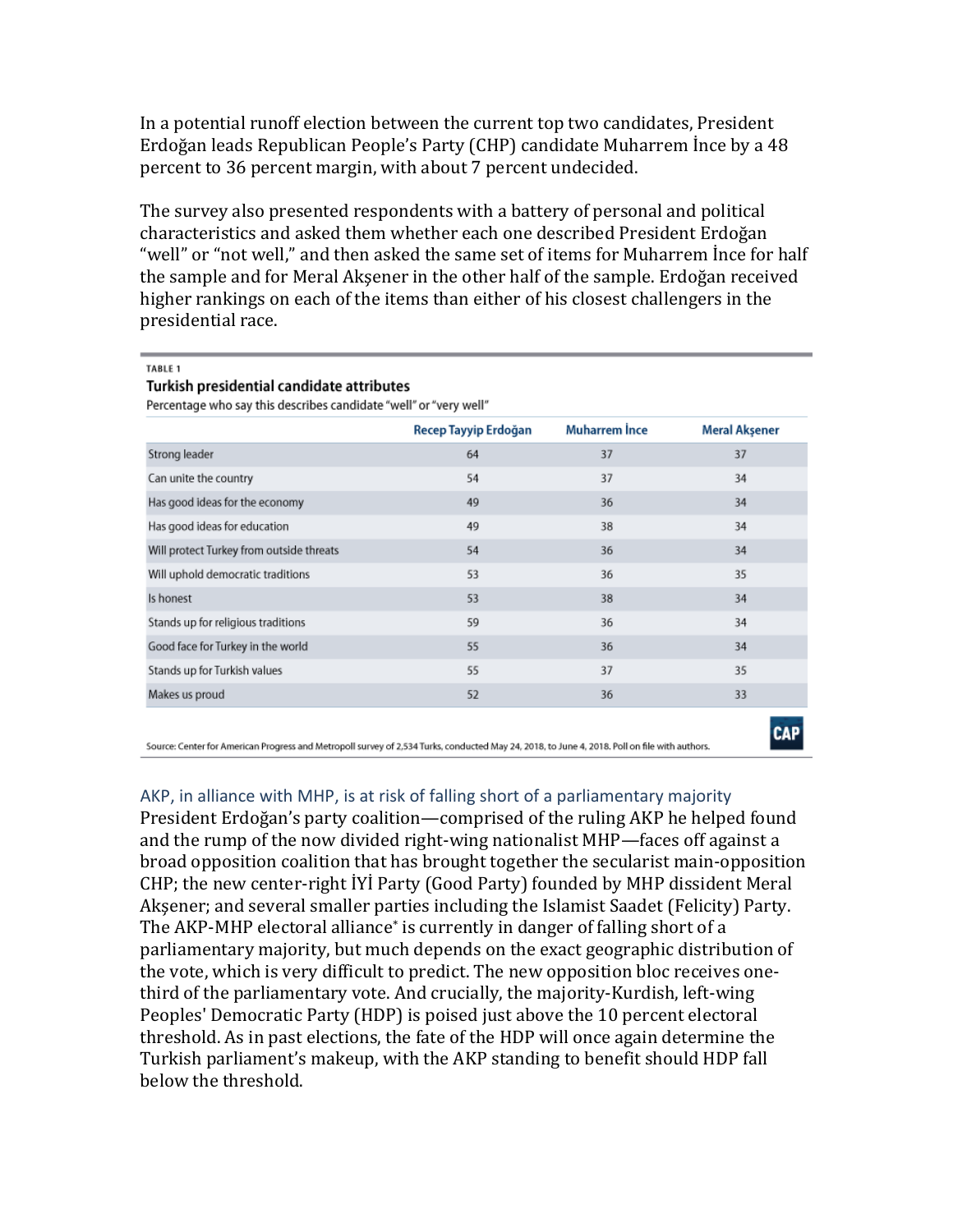The survey asked respondents, "Who are you planning to vote for in the coming election, in which AKP (Justice and Development Party) and MHP (Nationalist Movement Party) are allied and CHP (Republican People's Party), İYİ Party (Good Party), SP (Felicity Party), and DP (Democrat Party) are allied?" The parliamentary results are as follows:

- AKP-MHP: 46.2 percent
- CHP-İYİ-SP-DP: 32.8 percent
- HDP: 10.4 percent
- (Other): 0.5 percent
- (Undecided): 7 percent

# A narrow majority of Turks believe elections will be free and fair

In the survey, 54 percent of Turks say they believe that the upcoming elections will "be conducted in a free and fair manner," while 46 percent disagree. These overall percentages mask serious partisan divisions about the integrity of the upcoming vote, however: Ninety percent of AKP voters (determined by the respondents' reported vote in the last general election in November 2015) believe the elections will be "free and fair" compared with 87 percent of CHP voters, 87 percent of HDP voters, and even 51 percent of the AKP-allied MHP voters saying they will not "be conducted in a free and fair manner."

In terms of voter concerns about the elections, 38 percent of Turks say they are concerned that "votes won't be counted fairly" and another 36 percent worry that the elections "won't be conducted in a fair environment." According to the survey, 56 percent of Turks, including 31 percent of AKP voters, believe Turkish media is "not free." In fact, 70 percent of respondents, including 50 percent of AKP voters, describe the media as "biased and untruthful."

# More than half of voters feel the economy has been handled poorly

Fifty-two percent of Turks say that the national economy is "managed poorly" by the current government compared with 41 percent who feel it is "managed well." More than three quarters of the AKP voters believe the national economy is "managed well" while 93 percent of CHP, 92 percent of HDP voters, and 61 percent of MHP voters feel it is "managed poorly."

## A plurality of voters say their family living standards have worsened

Forty-three percent of Turks say their family's living standards have worsened in the past year versus 27 percent who say they have improved over this time. Fiftythree percent of AKP voters feel their family's living standards have improved compared with 80 percent of CHP voters, 80 percent of HDP voters, and 51 percent of MHP voters who feel their living standards have worsened.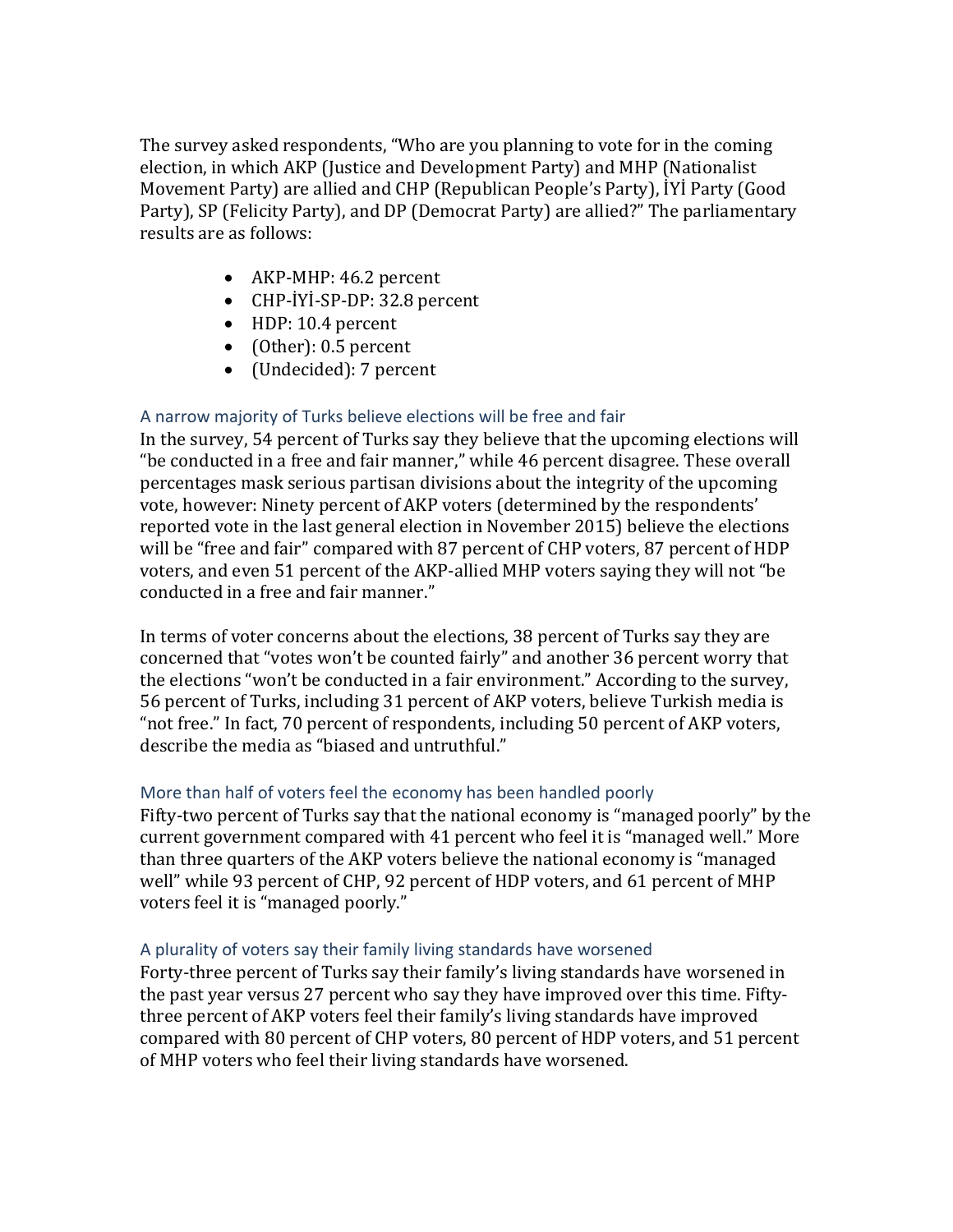More than 6 in 10 believe the government is mismanaging currency and inflation issues The official Turkish annual inflation rate surged to 12.2 percent in May, when the poll was conducted, exacerbating long-standing concerns about the rising price of basic goods. The Turkish Central Bank stepped in to raise interest rates on May 23, the day before the poll went in the field, halting the [slide of the lira,](https://www.bloomberg.com/news/articles/2018-06-04/turkish-inflation-accelerates-more-than-expected-on-weak-lira) which had lost 20 percent of its value against the dollar since the start of 2018.

Given this context, the survey finds that 62 percent of Turks think that the government is managing the current currency and inflation situation either "very poorly" or "somewhat poorly" compared with only 38 percent who think it is handling it "very well" or "somewhat well."

#### Creating jobs is most important economic priority

With official [unemployment](http://www.hurriyetdailynews.com/turkeys-unemployment-rate-falls-to-10-8-pct-in-january-130358) at 10.9 percent—and possibly much higher in reality and youth unemployment at 19.9 percent, job creation will certainly be a major issue for Turkish voters. Asked to choose which of three options should be the most important focus of government economic policy, 65 percent of Turks say "creating more jobs" should be the top focus with 23 percent saying "increasing wages" and 11 percent saying "reducing household costs" should be top economic priorities.

# Turks are deeply divided on the EU and feel Europeans do not want Turkey

Fifty percent of Turks report that they do not want Turkey to be a part of the European Union (EU) versus 49 percent who do want Turkey in the EU. Strikingly, 78 percent of Turks believe that European governments do not want Turkey to be a member of the EU, compared with only 20 percent who feel these governments do want Turkey in the EU.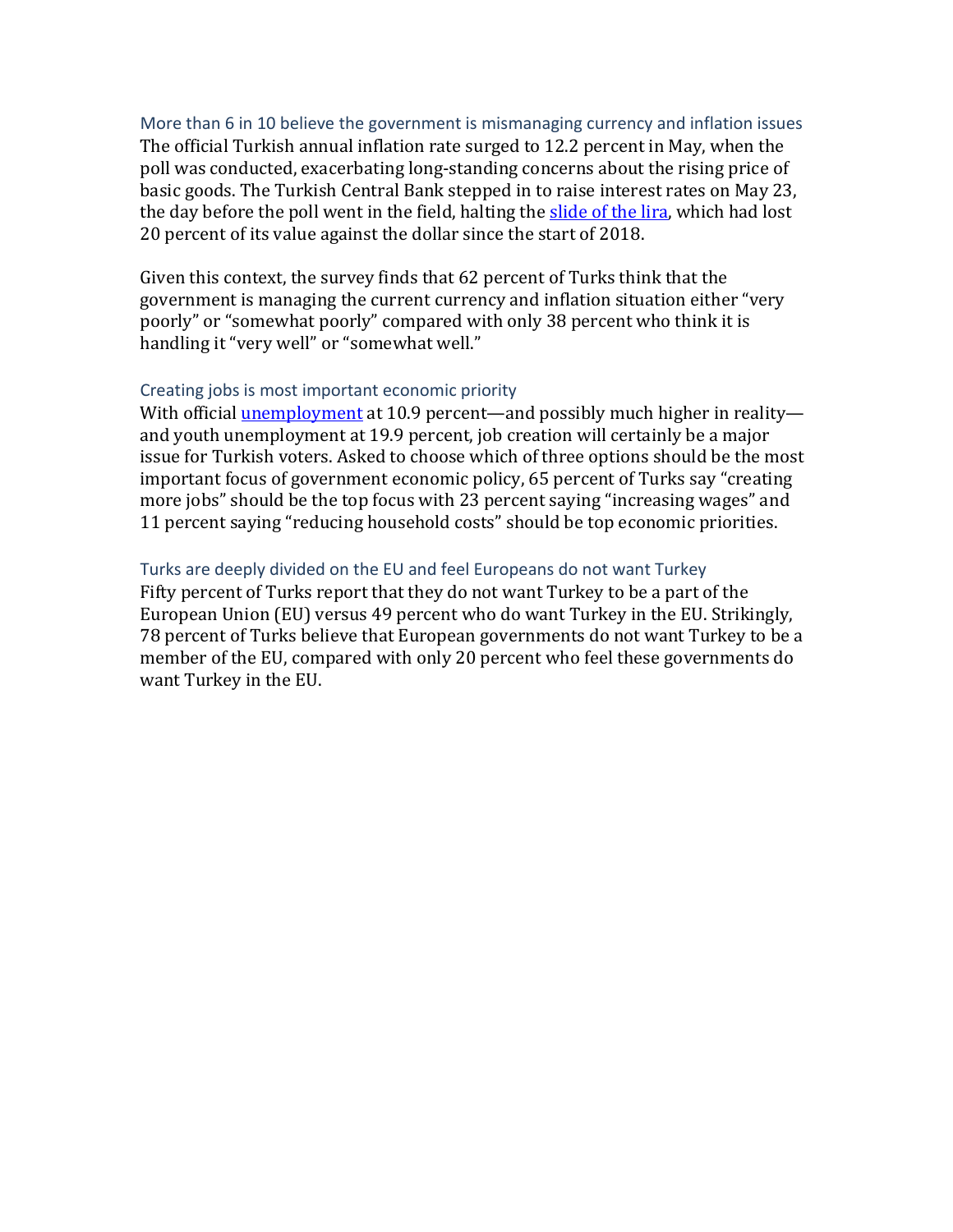# A majority of voters believe that relations with the EU are poor and primarily blame Europeans

Fifty-four percent of Turks characterize the current relationship between the EU and Turkey as "a poor relationship" with 38 percent believing it is "an okay relationship" and only 8 percent feeling it is "a strong relationship." Not surprisingly, Turks overwhelmingly blame the EU and European national governments for any tensions or distrust between Turkey and Europe: Sixty-seven percent blame the EU and its governments versus 30 percent who blame Turkey and Erdoğan.

Likewise, presented with the idea that some EU governments are considering withdrawing funds or possibly ending Turkey's EU accession bid in response to perceived threats to democratic freedoms and the rule of law in Turkey under Erdoğan, 75 percent of Turks say that these actions would be unjustified compared with 22 percent who feel they would be justified.

Despite the perceptions of a negative relationship with Europe, nearly two-thirds of Turks (65 percent) still say that they would like for themselves or for their children to be able to travel freely, study, or work in the EU if given the chance.

# Turks favor Russia over the United States, but many distrust both nations

By a 40 percent to 3 percent margin, Turks say they trust Russia more than they trust the United States, with 50 percent saying that they don't trust either one. At the same time there are some conflicting attitudes among Turks on security matters. For example, a majority of Turks (55 percent) want Turkey to remain in NATO but at the same time 57 percent of Turks want the country to build a lasting alliance with Russia.

## Turks are divided on the success of the government's Syria policy

With nearly [3.6 million registered Syrian refugees](https://data2.unhcr.org/en/situations/syria/location/113) residing in Turkey—and many building long-term lives in the host country—Turks are extremely focused on the refugee issue and strongly support policies to return the Syrians to Syria. Only 48 percent of Turks believe that the country's recent policies toward Syria have been successful compared with 50 percent who feel they have not been successful. Survey respondents were also asked what Turkey's top two policy priorities should be in Syria. A majority, 57 percent, say "resettling Syrian refugees from Turkey to Syria" should be one of the two top policy priorities, far outpacing "ensuring Syria's territorial integrity" in second place.

More than two-thirds of Turks express an unfavorable opinion of Syrian refugees, and only around one-fifth feel that Syrian refugees should be allowed to either become citizens and pay taxes or remain as guests without becoming citizens. The vast majority of Turks want Syrian refugees returned to safe havens in Syrian or returned "no matter what."